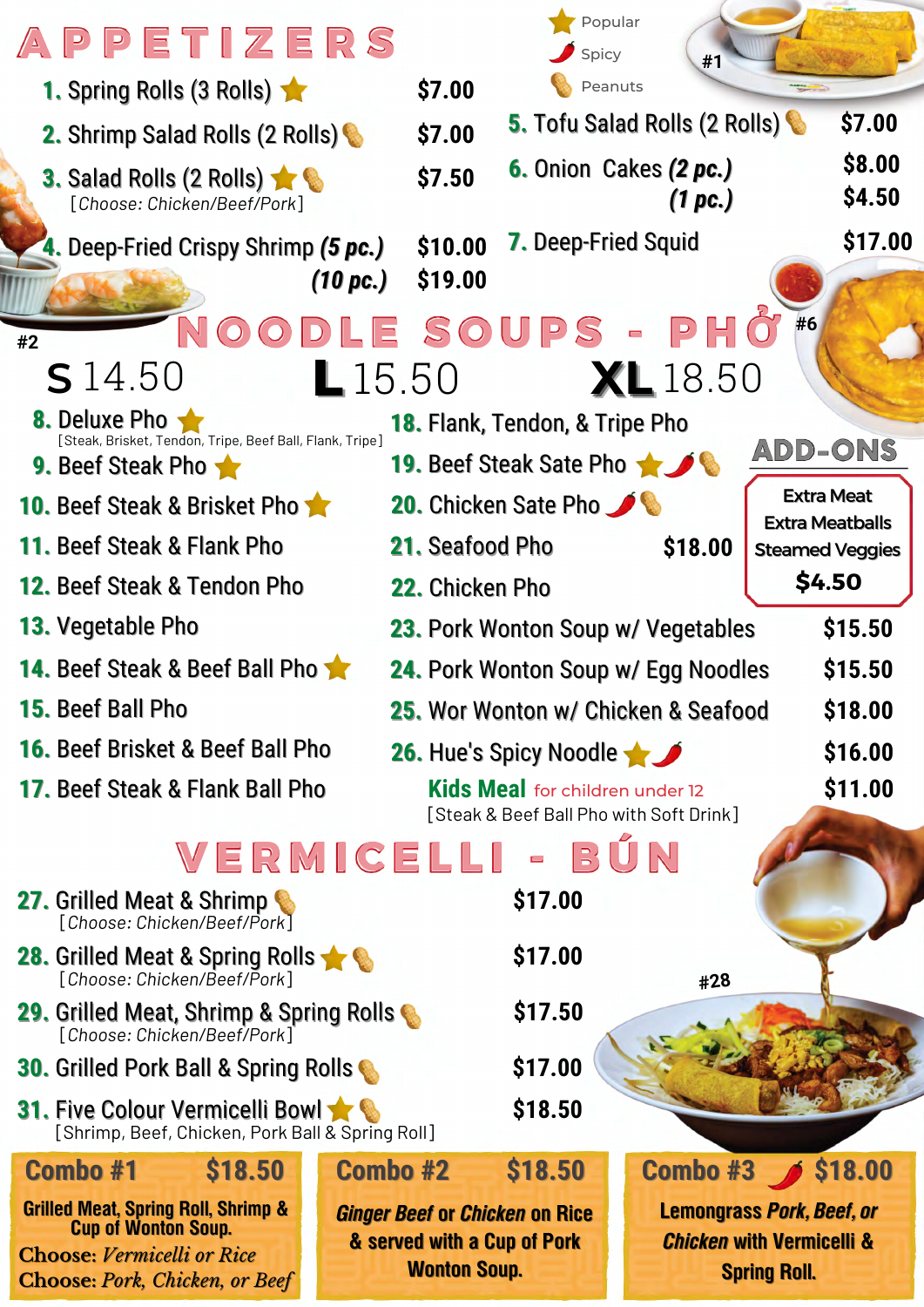|  |  | RICE PLATES - COMPANY |
|--|--|-----------------------|
|--|--|-----------------------|

| \$17.00<br>35. Grilled Chicken & Porkchop<br><b>32.</b> Grilled Meat & Spring Rolls                                                                                                              | \$18.50        |
|--------------------------------------------------------------------------------------------------------------------------------------------------------------------------------------------------|----------------|
| [Choose: Chicken or Porkchop]<br><b>36. Grilled Meat &amp; Shredded Pork</b><br>\$17.00<br><b>33.</b> Grilled Meat & Fried Egg<br>[Choose: Chicken or Porkchop]<br>[Choose: Chicken or Porkchop] | \$17.00        |
| 37. Grilled Meat, Shredded Pork,<br>\$18.50<br><b>34.</b> Grilled Meat (2 piece)<br>[Choose: Chicken or Porkchop]<br>& Fried Egg [Choose: Chicken or Porkchop]                                   | \$18.50        |
| EGG NOODLE STIR-FRIED                                                                                                                                                                            | Soft or Crispy |
| <b>38.</b> Chicken, Beef, Shrimp & Vegetable Stir Fry<br>\$18.50                                                                                                                                 |                |
| \$17.50<br>39. Chicken & Vegetable Stir Fry                                                                                                                                                      |                |
| \$17.50<br>40. Beef & Vegetable Stir Fry                                                                                                                                                         |                |
| \$19.50<br>41. Seafood & Vegetable Stir Fry                                                                                                                                                      |                |
| \$19.50<br><b>42. Combination Stir Fry</b><br>[Beef, Chicken, Squid, Shrimp & Vegetables]                                                                                                        | #41            |

## R I CE NOOD LE STIR-FRIED

| 43. Chicken, Beef, Shrimp & Vegetable Stir Fry | \$18.50 |
|------------------------------------------------|---------|
| 44. Chicken & Vegetable Stir Fry               | \$17.50 |
| 45. Beef & Vegetable Stir Fry                  | \$17.50 |
| 46. Seafood & Vegetable Stir Fry               | \$19.50 |
| <b>47. Combination Stir Fry</b>                |         |
| [Beef, Chicken, Squid, Shrimp & Vegetables]    |         |

## **LEMONGRASS** Served with *Rice or Vermicelli*

| 48. Lemongrass Chicken & Vegetables \$ \$16.50 |         |
|------------------------------------------------|---------|
| <b>49. Lemongrass Pork &amp; Vegetables</b>    | \$16.50 |
| <b>50.</b> Lemongrass Beef & Vegetables        | \$16.50 |
| 51. Lemongrass Shrimp & Vegetables             | \$17.00 |
| 52. Lemongrass Tofu & Vegetables               | \$16.50 |
| 53. Lemongrass Seafood & Vegetables            | \$18.50 |
| 54. Lemongrass Vegetables Stir Fry             | \$16.50 |
| 55. Special Chicken Fried Rice                 | \$16.50 |
| <b>Please Inform us of any Allergies</b>       |         |

**#45**

*Add 2 Spring* 

**Rolls - \$4.50** 

- - **56.** Beef & Broccoli Stir Fry **\$18.00**
- **57.** Chicken & Broccoli Stir Fry **\$18.00**
- **58.** Seafood & Vegetables Stir Fry **\$19.50**
- **59.** Chicken & Vegetables Stir Fry **\$18.00**
	- **60.** Beef & Vegetables Stir Fry **\$18.00**

**USTY** 

**#55**